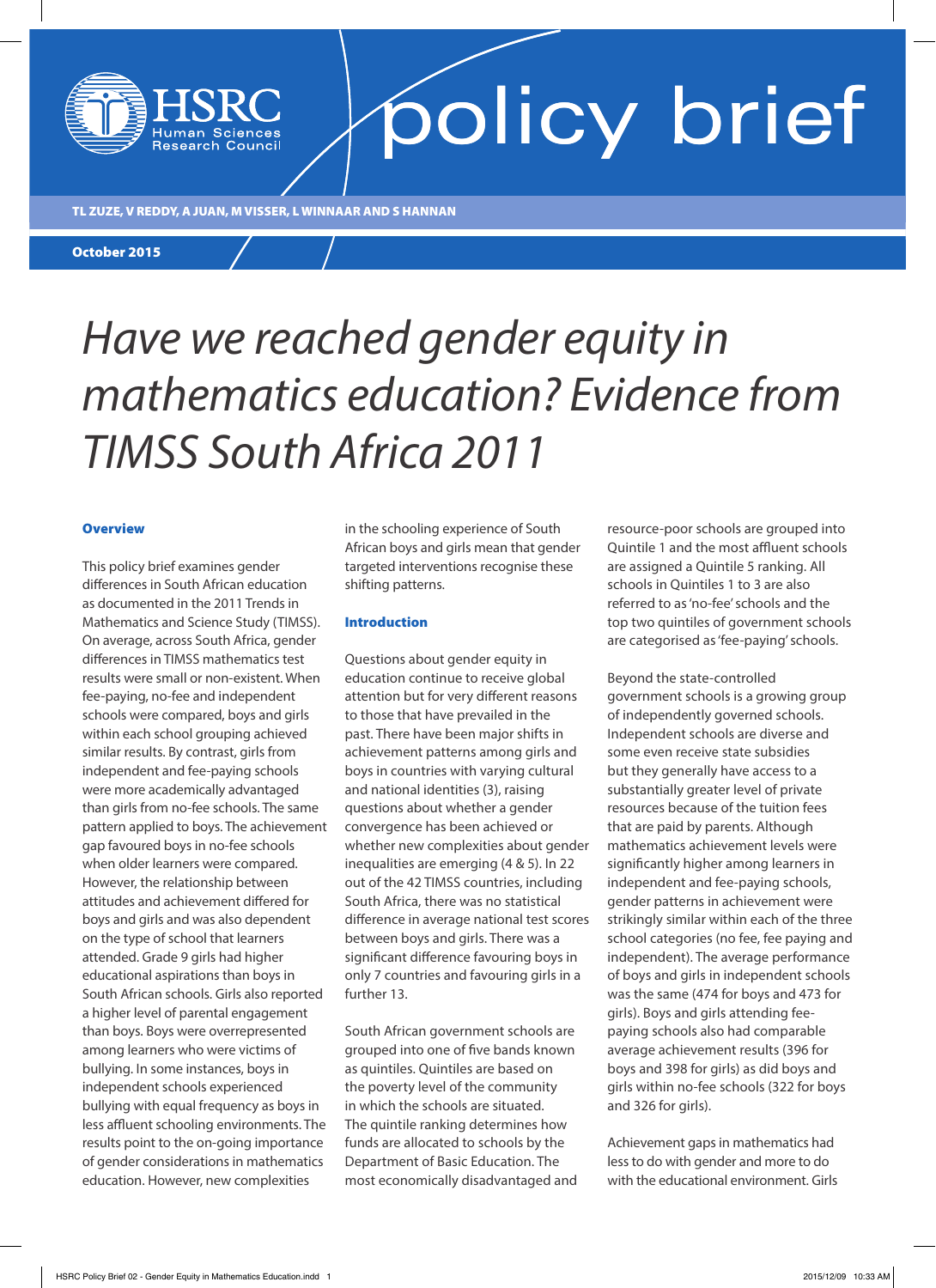### www.hsrc.ac.za

from independent and fee-paying schools were more academically advanced than girls from no-fee schools. Eighty seven per cent of girls in no-fee schools, but only 27 per cent of girls in independent schools, were below the minimum TIMSS benchmark of 400 that represents a basic knowledge of whole numbers and decimals, operations and graphs. The same pattern was found for boys.

the average test scores of boys, leading to a significant disadvantage for girls. Research has shown that dropout rates are higher for boys than for girls (2), meaning that the pool of older girls who remain in school probably includes a wider range of ability levels.

Cross-national studies have often shown that girls experience higher levels of

anxiety and lower levels of confidence in mathematics, even when they are equally as capable as boys (6 & 7). In 2011, TIMSS asked learners a series of questions to determine how much they enjoyed and valued mathematics and how confident they were in the subject. As with earlier results, the national pictures revealed few differences

**Table 1:** Percentage of learners below the TIMSS 400 minimum benchmark

|                            | <b>Boys</b> | Girls |
|----------------------------|-------------|-------|
| Independent ( $n = 920$ )  | 31.35       | 27.07 |
| Fee Paying ( $n = 4,233$ ) | 57.37       | 53.76 |
| No Fee ( $n = 6816$ )      | 87.84       | 87.09 |

Wider gaps favouring boys typically appear among high achievers. Although South African boys outnumbered girls among the highest achieving learners based on TIMSS international benchmarks, there was only a fraction of all learners among the top achievers and the gender differences were not statistically significant.

The TIMSS 2011 results revealed that South African girls and boys progress through school at different paces. On average, Grade 9 boys were older than Grade 9 girls at the time of the study. The average age of Grade 9 girls and boys was 15.8 and 16.3 years respectively. This would suggest that either boys started school later or that they repeated a grade once or more. Older learners were at a distinct disadvantage. Beyond the age of 14, test scores began to decline for all learners, irrespective of gender. However, it emerged that the gender-age achievement gap in betterresourced independent and fee-paying schools was not significant. This is shown in the graph below (Figure 2) by the overlapping horizontal lines for boys and girls at different ages. In no-fee public schools, from about age 14, the average TIMSS mathematics scores of girls began to decline more rapidly than

8 24 20 17 31 7 18 25 23 27 2 7 12 22 57 <mark>1 5</mark> 18 22 54 <mark>1</mark> 11 **88** 1 12 87 Boys Independent Girls Independent Boys Fee Paying Girls Fee Paying Boys No Fee Girls No Fee 0% 10% 20% 30% 40% 50% 60% 70% 80% 90% 100% **Advanced** High Intermediate Low Below 400

Figure 1: Performance at international benchmarks for South African boys and girls by school type<sup>1</sup>

**Figure 2:** Mathematics achievement by age, gender and school type



<sup>1</sup> **Advanced** – Reason, draw conclusions, make generalizations and solve linear equations ; **High** – Apply knowledge and understanding in a variety of relatively complex situations; **Intermediate** – Apply basic knowledge in a variety of situations; **Low** – Some knowledge of whole numbers and decimals, operations and basic graphs; **Below 400** – Learners who have not demonstrated a knowledge of the most basic skills in mathematics.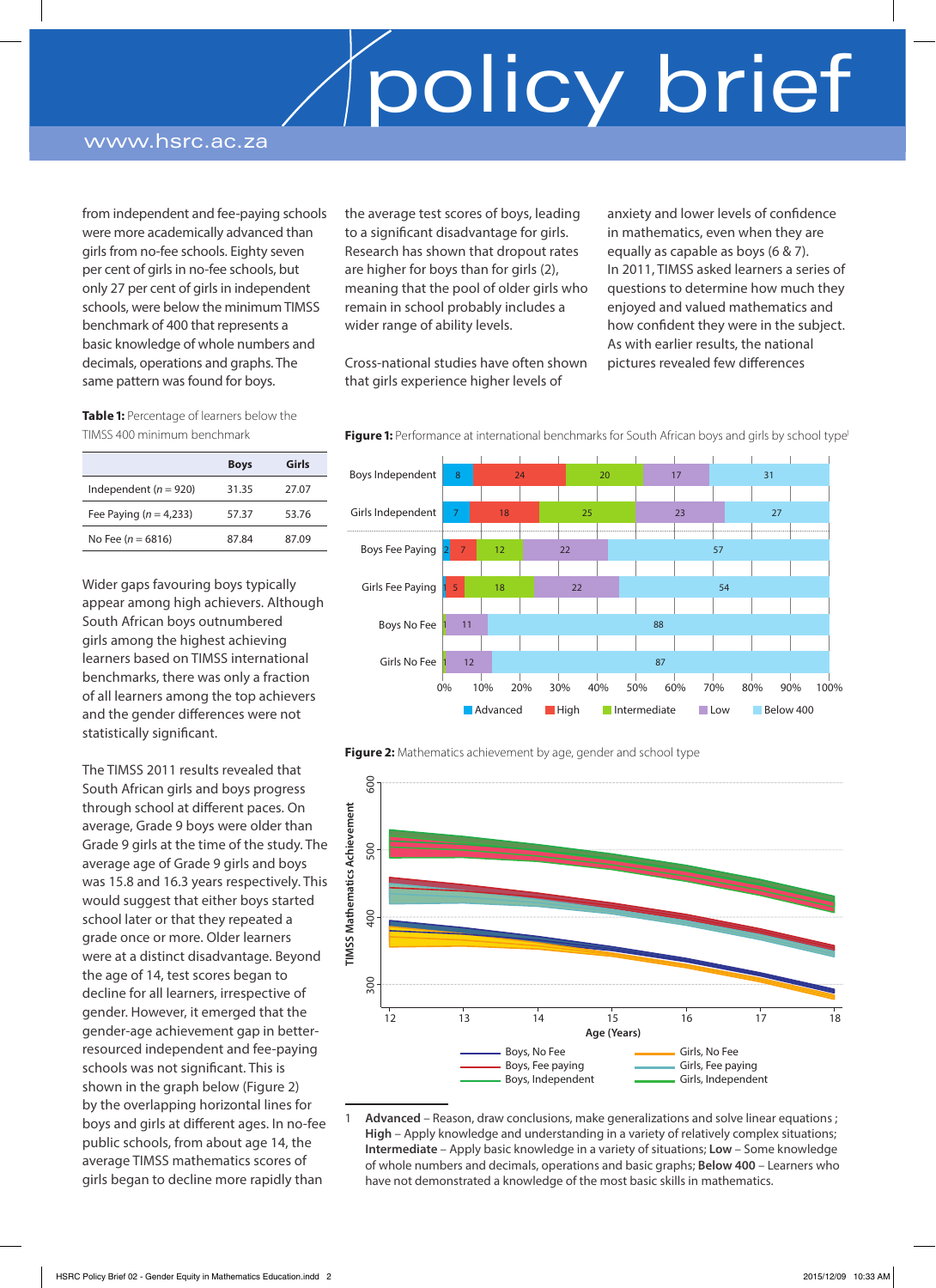### www.hsrc.ac.za

but a closer analysis unveiled some unexpected conclusions.

In general, positive attitudes about the subject were related to higher test

No Fee Somewhat value

Fee paying Somewhat value

Independent Somewhat value

**Figure 3:** Attitudes, achievement and school type

Do not value

Do not value

Do not value

Value

Value

Value

scores for all learners, regardless of gender. In better resourced fee-paying and independent schools, boys who saw no value in learning mathematics achieved lower test scores than girls with

similar views. In fact, this group of boys achieved average test scores that were equivalent to boys and girls in no-fee schools who attached a higher value to studying the subject.

The TIMSS 2011 survey also asked learners how far they expected to progress in their studies. Girls generally expressed greater motivation about their academic prospects compared to boys. Girls in independent and fee-paying schools were particularly optimistic about their educational careers. Of the learners attending independent schools, 88% of girls planned at least to complete a first degree compared to 77% of boys.

Although the percentage of girls and boys who aspired to tertiary studies was lower in public schools, the aspiration

**Figure 4: Aspirations and achievement** in independent schools

23.17% 76.83% **Boys** 12.5% 87.5% **Girls** Less than First Degree



34.52%

Ł

24.95%

**Figure 6:** Aspirations and achievement in no-fee public schools



**Figure 5:** Aspirations and achievement in fee-paying public schools

**Boys**

**Girls**

 Less than First Degree Finish First Degree or Higher

75.05%

Grade 9 Mathematics ● Boys ◆ Girls

65.48%

0 100 200 300 400 500

Finish First Degree or Higher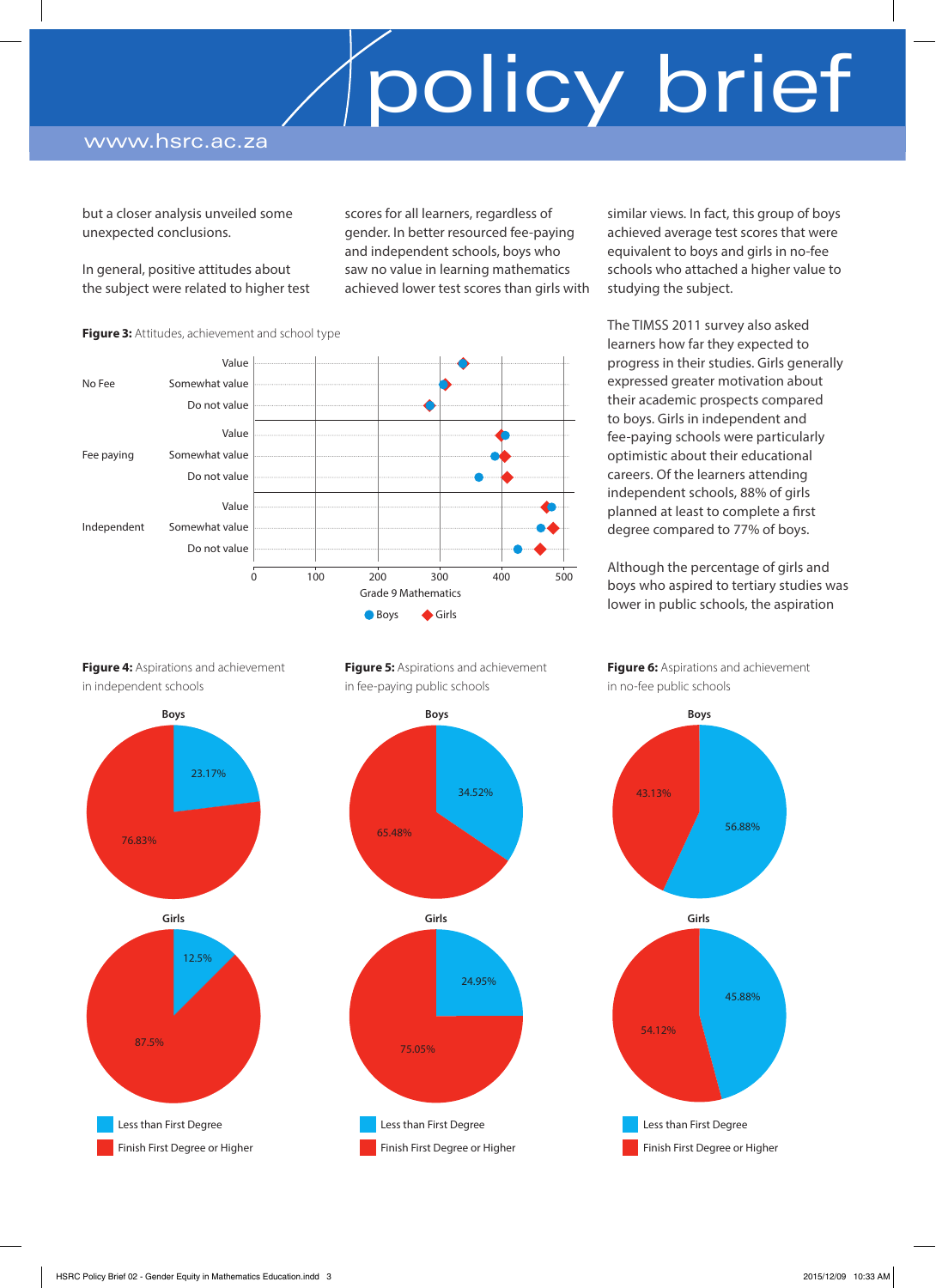#### **Table 2:** Parental involvement, gender and school type

|                    | <b>Parents Ask</b> |       | <b>Talk About School</b> |       | <b>Time for Homework</b> |       |
|--------------------|--------------------|-------|--------------------------|-------|--------------------------|-------|
| <b>School Type</b> | <b>Boys</b>        | Girls | <b>Boys</b>              | Girls | <b>Boys</b>              | Girls |
| No fee             |                    |       |                          |       |                          |       |
| Less Often         | 35%                | 30%   | 43%                      | 34%   | 33%                      | 27%   |
| Every Day          | 57%                | 62%   | 47%                      | 56%   | 58%                      | 64%   |
| Omitted/invalid    | 8%                 | 8%    | 10%                      | 10%   | 9%                       | 9%    |
| <b>Total</b>       | 100%               | 100%  | 100%                     | 100%  | 100%                     | 100%  |
| Fee paying         |                    |       |                          |       |                          |       |
| Less Often         | 41%                | 42%   | 52%                      | 44%   | 34%                      | 32%   |
| Every Day          | 54%                | 54%   | 42%                      | 52%   | 60%                      | 64%   |
| Omitted/invalid    | 5%                 | 4%    | 6%                       | 4%    | 6%                       | 4%    |
| <b>Total</b>       | 100%               | 100%  | 100%                     | 100%  | 100%                     | 100%  |
| Independent        |                    |       |                          |       |                          |       |
| Less Often         | 49%                | 51%   | 60%                      | 49%   | 39%                      | 37%   |
| Every Day          | 48%                | 47%   | 38%                      | 49%   | 59%                      | 61%   |
| Omitted/invalid    | 2%                 | 2%    | 2%                       | 2%    | 2%                       | 2%    |
| <b>Total</b>       | 100%               | 100%  | 100%                     | 100%  | 100%                     | 100%  |

#### **Table 3:** Bullying, achievement and school type

|                         | <b>Almost Never</b> |                                | <b>About Monthly</b> |                                | <b>About Weekly</b> |                                |
|-------------------------|---------------------|--------------------------------|----------------------|--------------------------------|---------------------|--------------------------------|
|                         | % learners<br>(SE)  | Average<br>Achievement<br>(SE) | % learners<br>(SE)   | Average<br>Achievement<br>(SE) | % learners<br>(SE)  | Average<br>Achievement<br>(SE) |
| Mathematics (SA)        | 25(0.7)             | 393 (3.9)                      | 42(0.8)              | 362(2.3)                       | 33(1.0)             | 322(3.0)                       |
| Mathematics (Int. Avg.) | 59(0.2)             | 473 (0.6)                      | 29(0.1)              | 467(0.7)                       | 12(0.1)             | 441 (1.0)                      |
| Science (SA)            | 25(0.7)             | 392(5.1)                       | 42(0.8)              | 346 (3.4)                      | 33(1.0)             | 287(4.4)                       |
| Science (Int. Avg.)     | 59(0.2)             | 483(0.6)                       | 29(0.1)              | 478 (0.7)                      | 12(0.1)             | 452(1.1)                       |

**Figure 7:** Percentage of bullying on a weekly basis by gender and school type



gap favouring girls within these schools was also about ten percentage points.

Boys in no-fee schools had the lowest aspirations for traditional tertiary studies. Only two in five had this goal in mind. It could be that these boys had alternative career pathways in mind. Further investigation would be required for a clearer interpretation.

In 2011, Grade 9 learners were asked how often they interacted with an adult outside of school regarding their studies. Girls were consistently at an advantage in all forms of engagement with parents. They were more likely to speak to an adult on a daily basis about school. Girls also reported that parents set aside time for them to do homework on a regular basis. It is worth noting that girls in no-fee schools reported receiving as much, if not more, parental support than girls in more resource-rich environments. On average, 62% of girls in no-fee schools compared to only 47% of girls in independent schools reported that parents asked them what they were learning at school on a daily basis.

Studies have shown that boys are more likely than girls to be the victims of bullying, particularly when physical forms of bullying are considered (1). The TIMSS 2011 study collected information on how frequently students experienced physical and verbal forms of bullying. The options provided ranged from 'on a weekly basis' to 'never'. Less frequent bullying was related to higher average achievement. What is particularly worrisome is that the percentage of learners who were exposed to bullying on a weekly basis in South Africa was three times as high as the international estimate.

In terms of gender, bullying was experienced more regularly by South African boys in all types of schools. In nofee schools, 43% of boys and 36% of girls reported being bullied on a weekly basis.